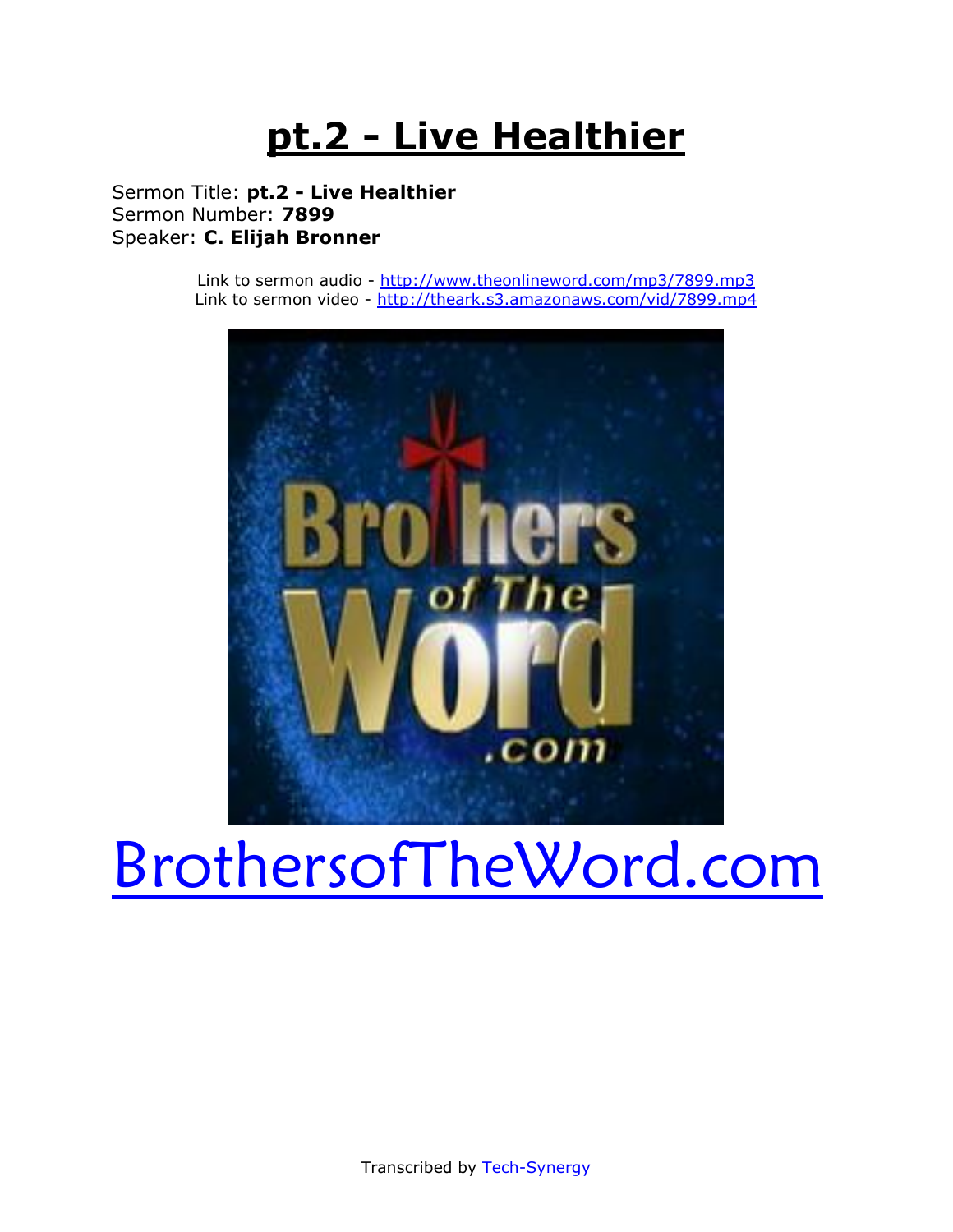- C. Elijah Bronner: One of the best investments you could ever make is investing into your own wellbeing.
- Female: You are listening to BrothersoftheWord.com. This is Part 2 of the series titled "Live Healthier" by C. Elijah Bronner. This message is number 7899.

(Music Playing: 00:00:15 - 00:00:27)

- Female: And now for Live Healthier Part 2.
- C. Elijah Bronner: Thank you for joining Brothers of the Word, because brother, you need the word.

We welcome all of you joining by television and those of you joining us online at BrothersoftheWord.com or Facebook, social media, happy to have you to tune in and join us for today's service. It's always a wonderful joy to have you.

I would like to share just a little humor. A little girl dressed in her Sunday best, she was running as fast as she could, trying not to be late for Sunday school. And as she ran, she prayed, "Dear Lord, please don't let me be late. Dear Lord, please don't let me be late." And while she was running and praying, she tripped on a curve and fell getting her clothes dirty and tearing her dress. She got up, brushed herself off and started running again, and as she ran, she once again began to pray, "Dear Lord, please don't let me be late, but please, don't shove me either."

Well we are once again, we're having fun. We are doing Part 2 of Live Healthier. Live Healthier Part 2. We had a text over in 3 John verse 2, "Beloved, I pray that you may prosper in every way and that your body may keep well even as I know your soul keeps well and prospers." The King James says, "Beloved, I wish above all things that you prosper and be in health, even as your soul prospers." So we begin to see that God's will is for us to have good health and abundant life.

Here's a verse over in Psalms. You don't have to turn there, but Psalms 105, we can get another picture of God's will concerning our health. Psalms 105 verse 37 and it's talking about when God led the children of Israel out of Egypt. Notice what it says about them. Notice how it describes them. It says, "Then he led the Israelites out; they carried silver and gold, and all of them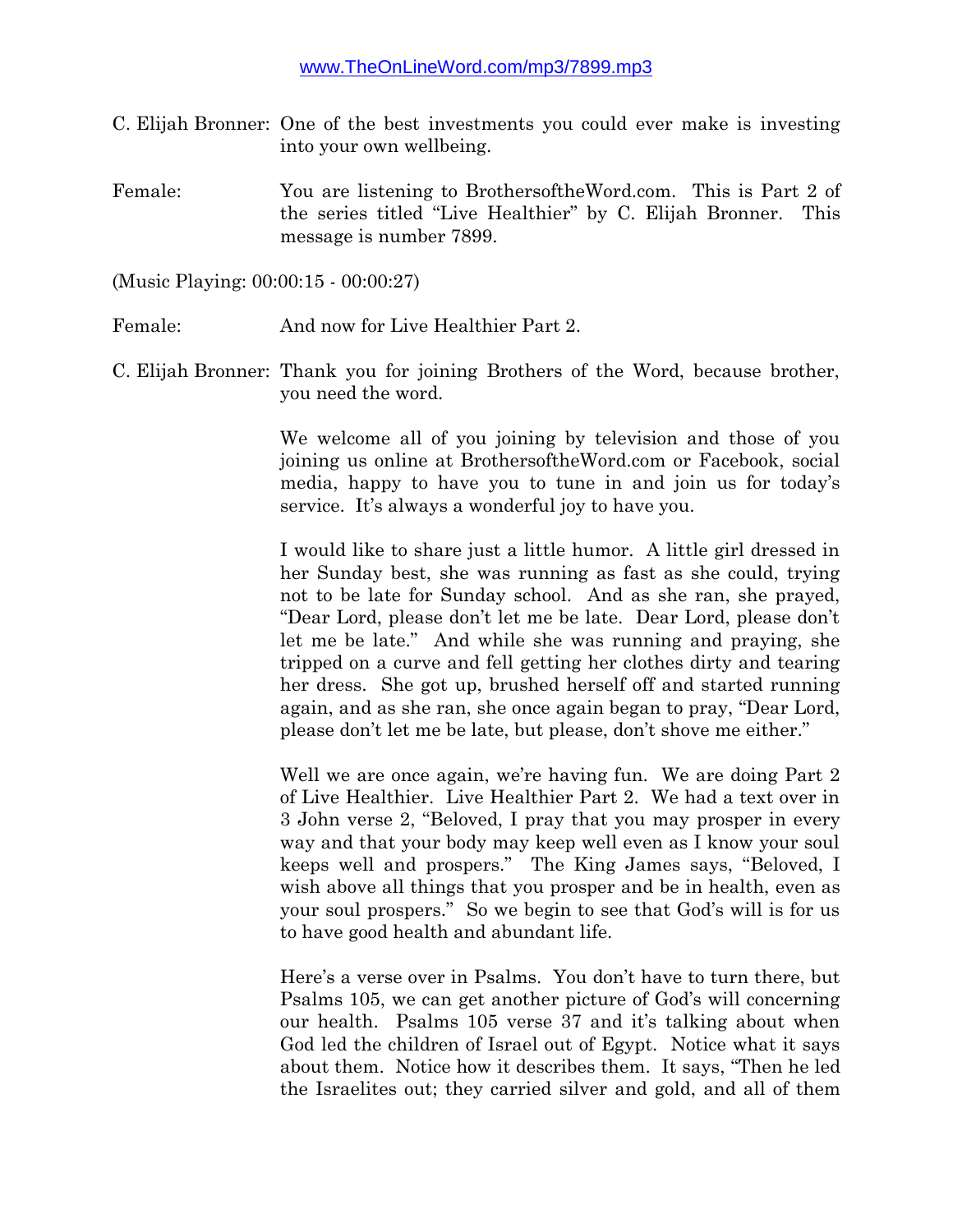were healthy and strong." I love that. There were about three million people, three million Hebrews coming out of Egypt and all of them were healthy and strong. So that's a picture of God's will because these were his people and they were supernaturally kept well by the power of God as a demonstration. It was a demonstration of God's presence and his power upon his people and all of them were healthy and strong.

The King James actually says that there was not one feeble person among them. They were all -- now you're talking about over three million people -- three million people, they were all healthy and strong. Well that's a picture of God's grace. It's a picture of God's power, his keeping power, is picture of health that God wanted to display and show the world his will for his people. And so it's God's will for us to live healthy, to be strong, to be vibrant, to be full of life, vim, vigor, vitality, to have energy, to feel our best so that we can enjoy life, so that we can serve others, serve God's purpose, so that we can a blessing.

Now we start talking about the fact that when you hang around God, you actually get in shape. You get in shape when you hang around God, and that's because when you hang around God, God will begin to talk to you about your health because he is concerned. As we have learned, he's concerned about your physical health. He's not just concerned about your spirit.

00:05:00

He's not just concerned about your heart, which he is. He's not just concerned about eternity with you, he is. But he's also concerned about your physical health. How do I know that? I know it because you're the apple of his eye. You're the apple of his eye and just like you were concerned about the health of your kids, God is concerned about your physical health. He's concerned about your physical health and so are with God, God is always leading us to things that promote life and health. He's always leading us to things that promote life and health and so we trust God for health. We trust God for our physical wellbeing.

I don't care how hard we work at it, you have to put your ultimate trust in God to keep you well, and so we trust God because I don't care how much you do, stuff can still go wrong. And so our faith and confidence is actually in God to be our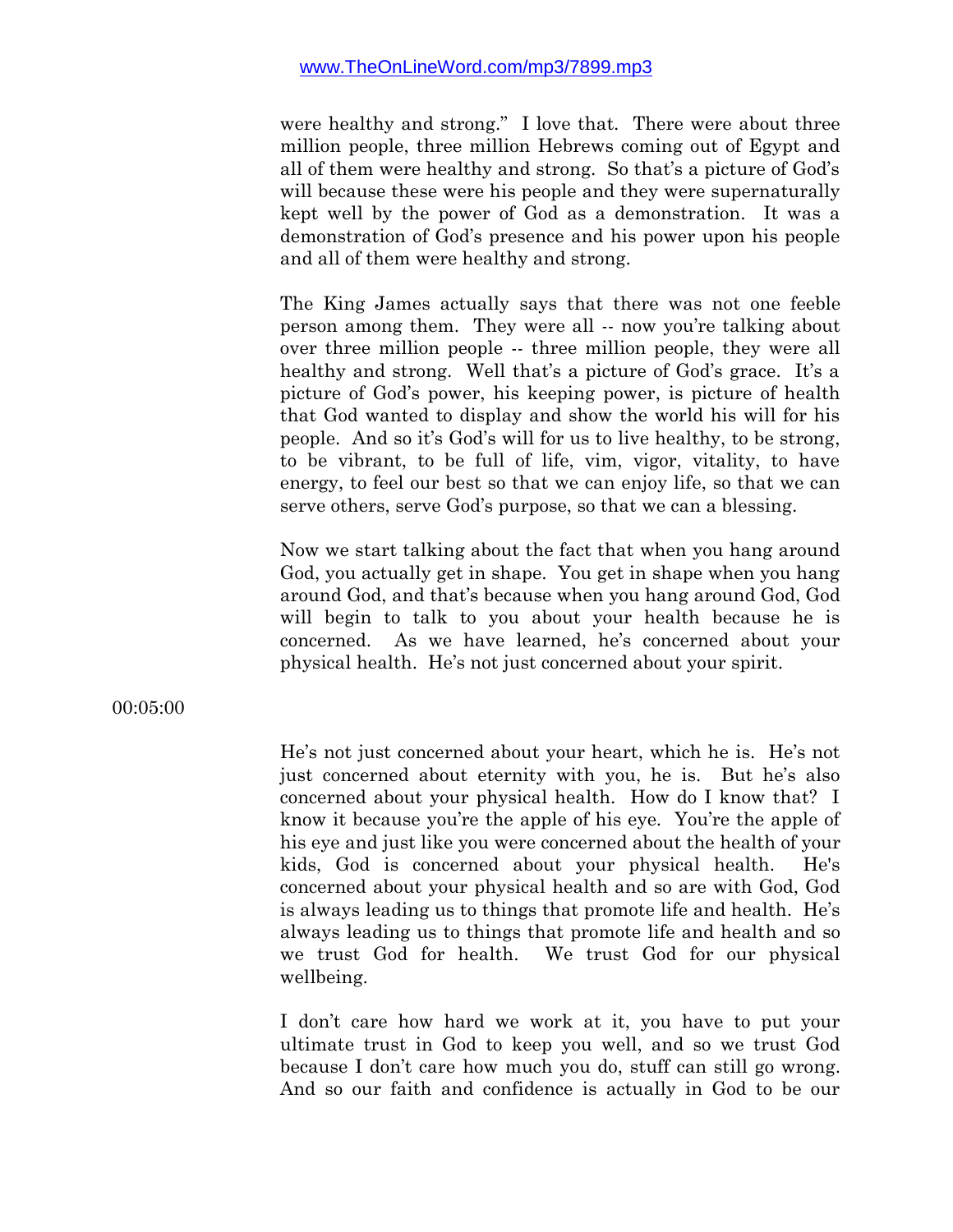keeper. God is our health, so God is where we place our trust. We trust him and depend on him. We ask him for his help. We ask him to help us with our health. We ask him to help us with our health. I want you to know that you're worth it. You are worth taking care of your body, you're worth it. I want you to know that you are valuable. I want you to know that you are loved, so you are worth it. You are worth it. You owe it to yourself. You owe it to your family. You owe it to others. You are worth it. You are valuable and you're precious in God's sight and so you mean a lot. Your existence means a lot. Your wellbeing means a lot. You are valued as a child of God and as person and you owe it to yourself. So one of the best investments you could ever make is investing into your own wellbeing. And so it's important, our health is important to God.

Here's a scripture that we begin to glean some things. I actually went through -- recently, I went through the whole Book of Proverbs and I went through the Book of Proverbs this time with my eye toward physical health. I wanted to use the lens of physical health. So I kind of skim through the Book of Proverbs with my physical health glasses on. I wanted to look at the scriptures through the lens of physical health and I was able to gain an entire, different perspective on it looking at it through that lens and I just want to share some scriptures with you.

Notice this Proverbs Chapter 2 verse 6 and 7 says, "For the Lord giveth wisdom out of his mouth cometh knowledge and understanding. He layeth up sound wisdom for the righteous: He is a buckler to them that walk uprightly." Now think about this in terms of physical health. Notice what it says, "For the Lord giveth wisdom out of his mouth cometh knowledge and understanding." We're able to get God's wisdom for our health. We are able to get God's wisdom for our health. Why is that important? It's important because he made the body and if there's anybody who knows how the body should function -- if there's anybody who knows how the body could function at peak performance and feel his best and be his best and to be healthy, it's God. He created it.

God actually created the physical body that live forever. Adam and Even were never intended to die. That was never the original intent of God. He created them to live forever and so if there's anybody who knows how the physical body is supposed to function or what makes it work, it's God. He's the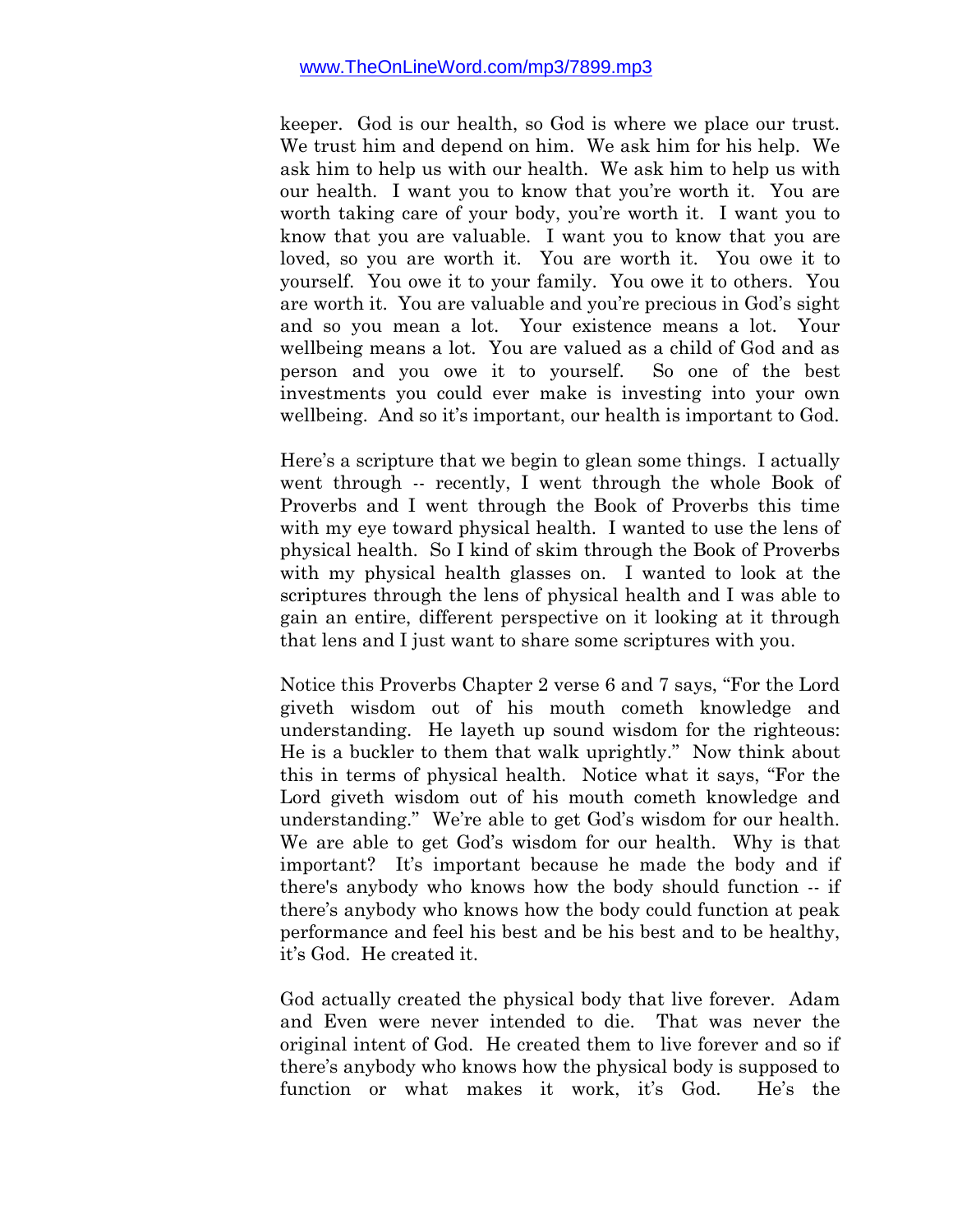manufacturer, and so out of his mouth comes wisdom and knowledge, now concerning our physical health. That's why he speaks to us about our bodies. That's why God tell you things. God will tell you to go to bed or God will tell you to work out or God will tell you to stop eating so much junk, or God will tell you to drink more water. So God will tell you to love. God will tell us these things because they all affect our physical bodies. They all affect our physical health. Out of his mouth comes wisdom and knowledge "For the Lord giveth wisdom out of his mouth cometh knowledge and understanding. He layeth up sound wisdom for the righteous." He's happy to share with you. He's happy to share with us how to take care of our physical bodies, how to live your peak health and operate at peak efficiency and performance.

00:10:05

Now, so for the "For the Lord giveth wisdom out of his mouth cometh knowledge and understanding" he lays up wisdom for us. So we're able to get God's wisdom for our health. He made the body.

Now here's something else about God's wisdom, Proverbs Chapter 3 verse 16. Notice what it says -- it says, well you don't have to turn there, but in Proverbs 3:16 it says, talking about wisdom, "Length of days is in her right hand." What comes out of God's mouth was wisdom for us. Well, what's in the right hand of wisdom? Length of days, in other words, God will tell you how to live long. God will tell you how to have a long healthy life. Another translation says, "Years of life is in the right hand of wisdom" and this is implying years of vibrant healthy life that's in the right hand of wisdom. Where do we get wisdom? Well we get it from God. Out of his mouth comes wisdom, and so God is able to share his wisdom with us because in the right hand of wisdom is years of life, long life. Length of days is in her right hand. So God can tell us how to live a long healthy life. He can instruct us.

So it's important to ask God. It's important to ask God. Father, we should now begin with God. Father, show me what to do for my body. Show me what to do for my health. Ask God and your all ways acknowledge him; he will direct your path. Ask him. He'll give wisdom to everyone who ask him and so we ask God, "Father, you made me. You know. Show me how to take care of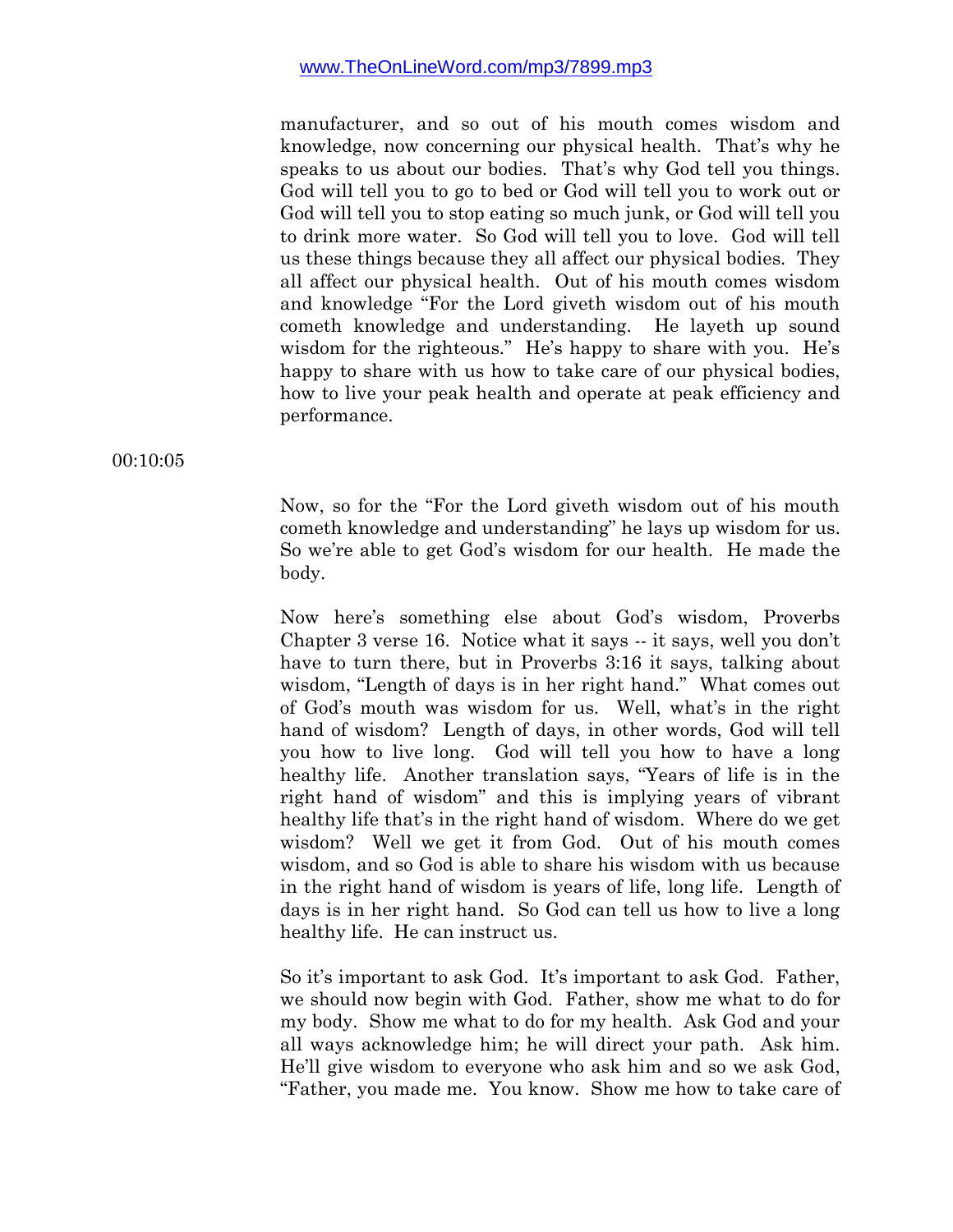my body. Show me what to do." And God will begin to give you wisdom. Sometimes he will send it through other people. He'll send it through other resources. He'll make sure he gets it to you. He'll get it to you. He has various ways of getting you the wisdom you need to take care of your physical health.

Now notice this. Proverbs 3:18 talking about wisdom. It says, "She is a tree of life to them that lay hold upon her: and happy is every one that retaineth her." Wisdom is a tree of life. Wisdom comes from God. In the right hand of wisdom, the length of days. She is a tree of life -- tree of life, that's why God always leads us toward things that will enhance life, things that will enhance our health because wisdom is a tree of life. Wisdom is a tree of life. So God will always move us towards things that will improve life and health, because wisdom is a tree of life. And so the wisdom of God will lead us. The wisdom of God leads us. The wisdom of God will say, "Go to bed." The wisdom of God will say, "You need to exercise." The wisdom of God, "Stop eating so many cookies." The wisdom of God, the tree of life and health.

Let me tell you, I remember back when I was in high school and I had just started driving, got my first little car and had a Volkswagen Rabbit and it was white, it was old and it wouldn't crank unless I let it cool off. Which means I could drive it but once it gets hot, it will not crank right back up. I have to let it cool off before I can re-crank it. But anyway, that was my first car. I love my Rabbit. It was so funny because when I would pick up my wife to take her on an a date, if I took her to the movies, I would have to let the car cool off before we could leave. So the movies were perfect because they gave it two hours to cool off. It would crank, if it's cool, it would crank, but it would not crank if it was hot. So we would come out of the movie and car would be cool, so it would crank, like a drive over to dinner. Once again, I got another hour for it to cool off. I could crank it and get it back on. But I had fun with my car.

But anyway, when I first got my car, one thing that I loved and one thing I wanted, I love Snickers candy bar and every day after school, I would drive to the store and buy me Snickers and I did it every day, every day about 4:15. Everyday I'm in the store getting a Snickers bar and I did this for weeks. But finally, something down on inside of me said, "This isn't good for you. You don't need to do this every day. You don't need to be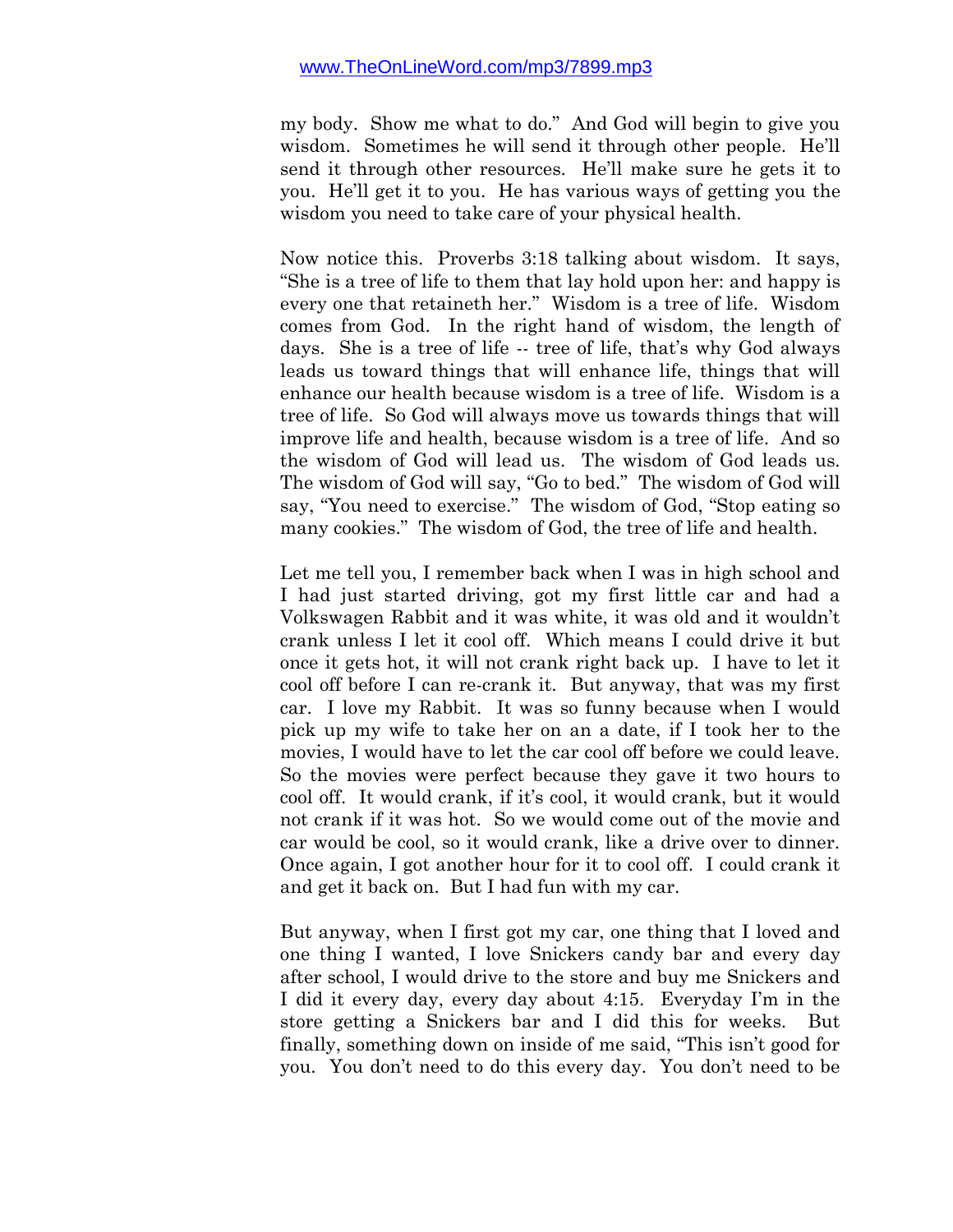under the power of any addictive substance such as sugar. It's bad for your health."

00:15:03

Now I didn't even really know the Lord back in those days. I mean I was only 16 years old. But deep down in here, the voice of wisdom began to talk to me and I broke that addiction from that day to this day of the Snickers bar. Broke that addiction because the wisdom of God spoke to me. Out of his mouth, wisdom is a tree of life. Wisdom is a tree of life, in her right hand, length of days. She'll teach you how to live long and healthy. You listen to the voice of wisdom.

Listen, here's another one. Proverbs 8:35, "For whoso findeth me findeth life, and shall obtain favour of the Lord." So we get his wisdom. When you get God's wisdom, you get life. When you get God's wisdom for your health, you get life. You get length of length of days because all of that wisdom is a tree of life. Wisdom is a tree of life. So when you get God's wisdom, you get life. Listen what it says, "For whoso findeth me findeth life." So when you find the wisdom of God concerning your health, you find life. When you get wisdom, you get life. Get wisdom, get life. When you get wisdom, you get life. Whoever finds wisdom, finds life because wisdom is a tree of life. Wisdom will always teach you in the way of things that promote life and health. That's why God always leads us to profitable things. He talks to us about our health, because wisdom is a tree of life. Whoever finds wisdom, you find wisdom, you find life. You get God's wisdom, you get life.

Here's another one, Proverbs 9:11, "For by me thy days shall be multiplied and the years of thy life shall be increased." Listen to that. Let me read it again. "For by me", the wisdom of God, "For by me thy days shall be multiplied and the years of thy life shall be increased." That's God's wisdom. No wonder God talks to us about our health. He'll increase your lifespan. He'll increase your days. He'll increase your longevity if you listen to God's wisdom and he'll send it to you in different ways. He'll send it. It may not be a booming voice out of heaven, but the Bible says wisdom is always calling out to us and he will use various means, various voices. It can be a friend. It can be a doctor. It can be a neighbor. It can be anyone but God can use, get his wisdom. It can be a book that you read. It could be a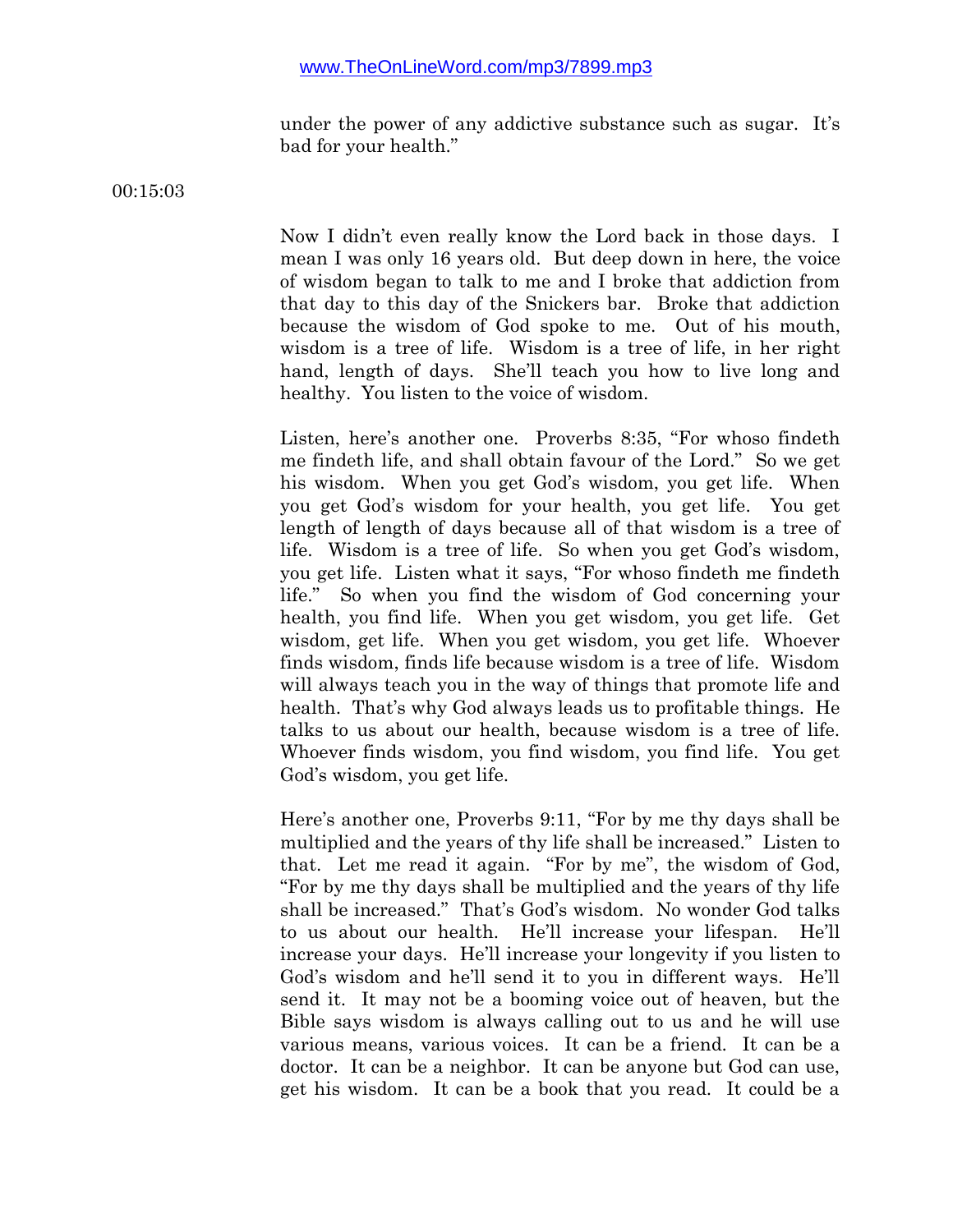video you watch. You are hearing the voice of wisdom and it's God wisdom and if you'll get it, it will multiply your days and it will increase the years of your life because wisdom is a tree of life and whoever finds wisdom finds life, God's wisdom.

"For by me", Proverbs 9:11. Just remember, 9:11 which is a significant day in our country, 9/11, Proverbs 9:11, For by me the wisdom of God thy days shall be multiplied and the years of thy life shall be increased. So wisdom is saying, if you will get a hold of me and begin to employ what I tell you to do, you will longer. You will live healthier. You will live better. I will multiply your days and I'll increase your lifespan and health. Ain't that wonderful? It's the wisdom of God. That's the wisdom of God. AV, if you can play the video. This man is 99 years old.

(Video Playing: 00:19:20 - 00:21:23)

C. Elijah Bronner: Praise God. He's actually 100 now, so that's old video. He's actually 100 or older now. But at 99, he was strong, still strong, still vibrant. But notice he said that something would tell him to go work out, well that's the voice of wisdom. By me, your days will be multiplied. By me, the years of your life will be increased. Wisdom is a tree of life. You find wisdom, you find life. So God's wisdom is available to help us to be strong, to be healthy, to live a long, vibrant life full of vitality and energy and vigor and vim, it's from God's wisdom.

> Let's look another one. This is Proverbs Chapter 3 verse 7 and 8. It says, "Be not wise in thine own eyes; fear the Lord and depart from evil. It shall be health to thy navel" which is body "and marrow to thy bones." Now when I read that, I kind of put it in my words. I felt the Holy Spirit kind of given me my own translation of that and so this is my paraphrase as I felt the action of the Holy Spirit and it's simply this, "When you do it God's way, it is health to the body even in such a way that there is no joint pain. When you do it God's way, it is health to the body even in such a way there is no joint pain."

> Now notice what it says in the King James, "Be not be wise in your own eyes; fear the Lord, depart from evil. It shall be health to thy body and marrow to thy bones." Marrow actually means moisture or watering or refreshing to the bones. So when actually speaking of renewing your youth, restoring your vitality, your vigor. So when you do it God's way, it's health to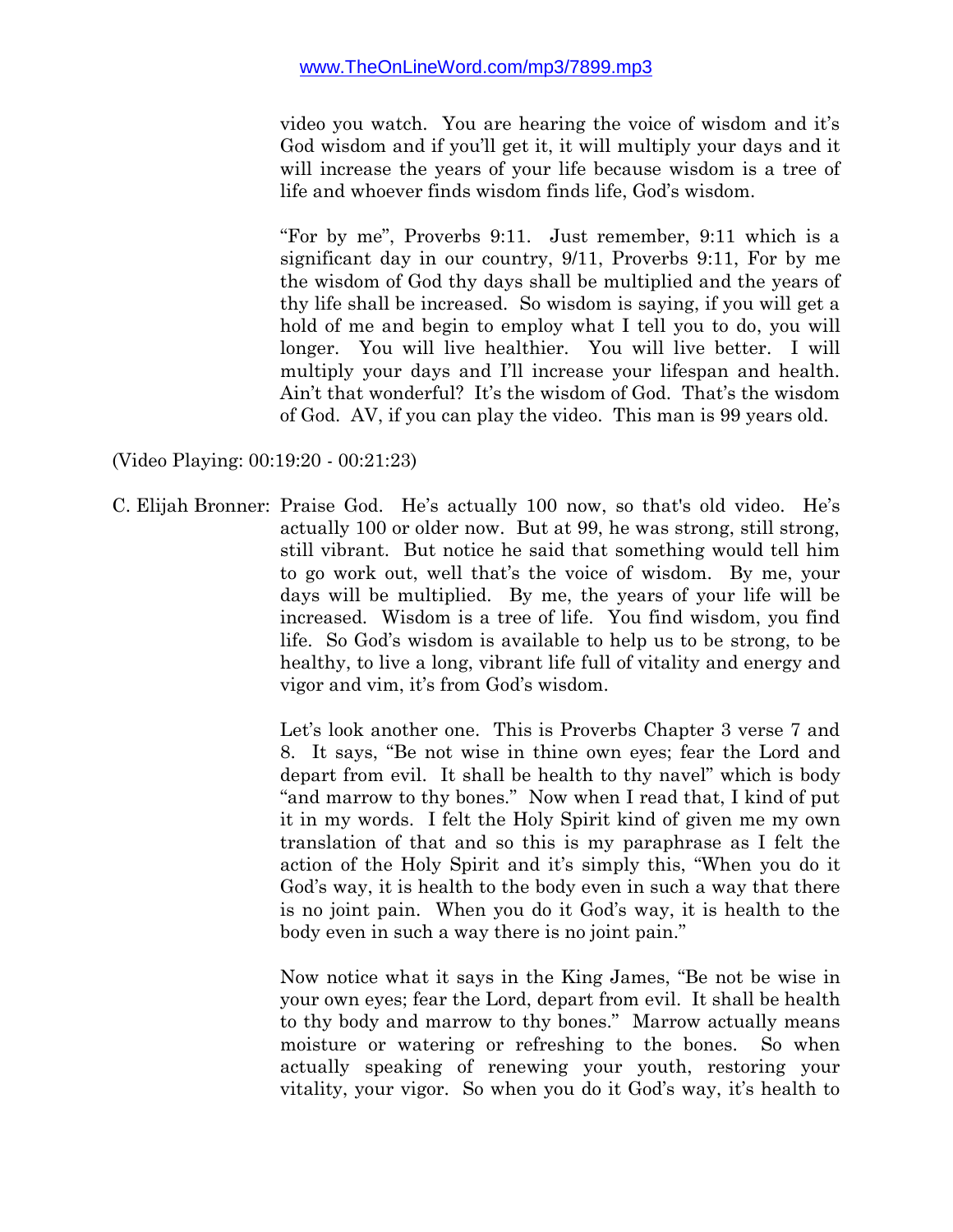the body and it renews your youth and that's what it's really saying when you have marrow to your bones. It's refreshing your bones. It's refreshing your vitality. It's refreshing your life. It's renewing your youth when you do it God's way. When you do it God's way, it's health to the body and it does something to the bones. It renews your youth. There's no arthritis. There are no aches. There are no pain because you're doing it God's way and he will show you how to do it where there's no joint pain. There's no signs of old age. When you do it God's way, he restores or renews something and he turns the clock back. He renews your youth. That's powerful. Man, that's why I had never seen that before in that light until I looked at it through the lens of health.

Let me read it in the Amplified Bible, "Do not be wise in your own eyes; fear the Lord [with reverent awe and obedience] and turn [entirely] away from evil. It will be health to your body [your marrow, your nerves, your sinews]" -- now sinews is the connective tissue that connects your bones and your muscles like your tendons and ligaments and so forth -- "all your inner parts]" -- your muscles, all your inner parts --"And refreshment (physical well-being) to your bones." So it renews your youth. When you do it God's way, is health to your body and it renews your youth. Ain't that awesome?

00:25:01

When you do it God's way, so in other words, God will tell us. He will talk to us. He will lead us. The wisdom of God will tell you what to do and when you follow his instructions, it would be health to your body and it will renew your youth. Isn't that good? Oh man, I love that. I love that. I had never seen that. I had never seen that until I begin looking at the scriptures through the lens of health.

Praise God. And so we should simply allow God to lead us and get the wisdom of God and enjoy this tree of life. Praise God. I'm going to stop right here. I'll probably do one more session. There's still a list of things I kind of want to go through concerning your physical health. I just wanted to share the wisdom of God because I begin asking God about our physical health and he begins showing it to me in the Proverbs. I begin to see that and there's some things I want to share with you, just a list of things concerning your physical health. We give the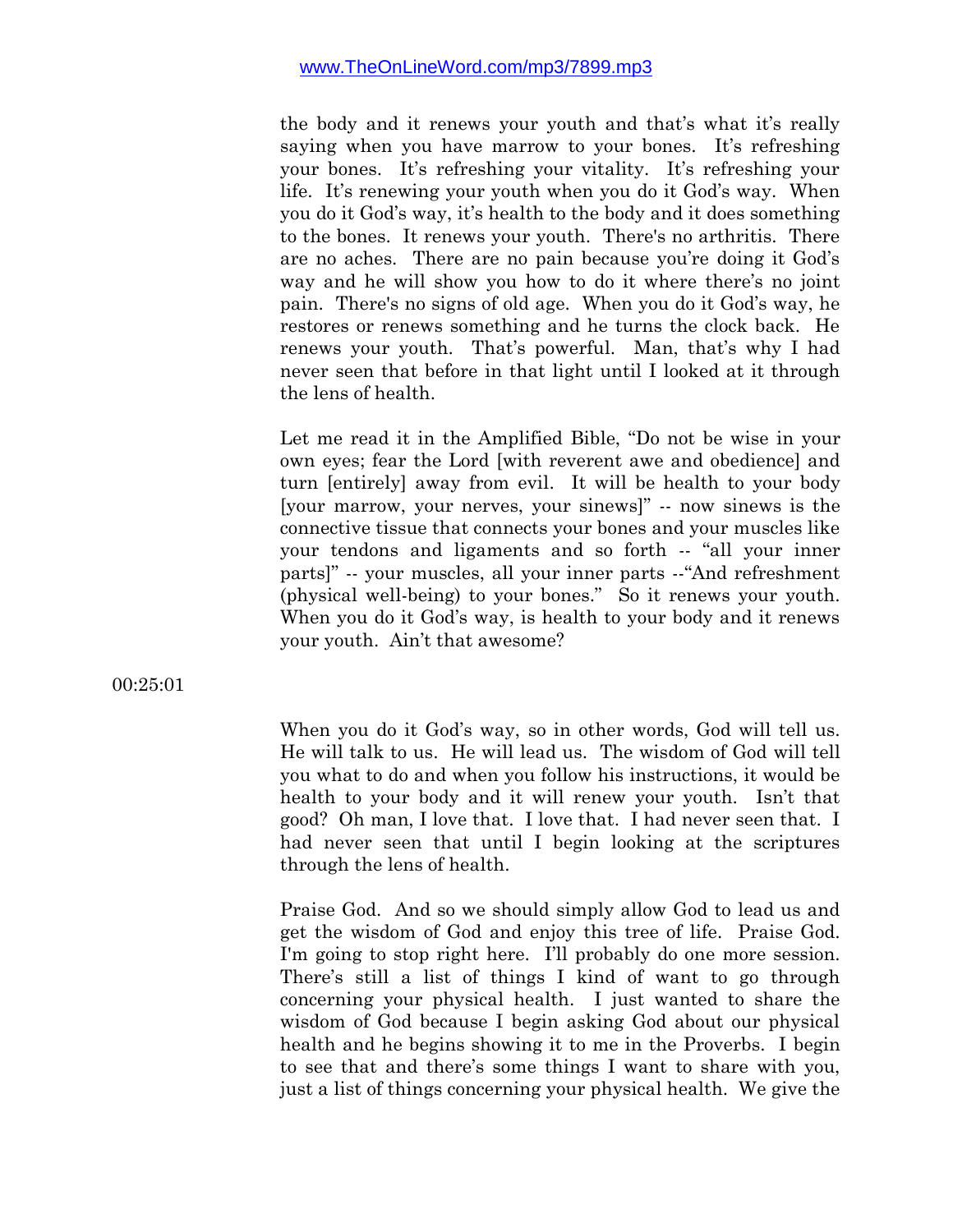wisdom of God. We get the wisdom of God and God will teach you how to stay healthy. God will teach you how to prevent disease. God will teach you how to keep from breaking down. God will teach you how to live a long healthy life, how to be strong when you're 99, how to be strong when you're 100. God will show you the voice of wisdom. He's always leading us toward life and health because wisdom is a tree of life. Whoever finds her finds life because she's given you instructions. She's telling you what to do.

God created the body, he knows how it's supposed to operate. He knows exactly how it's supposed to operate, so why go to anyone else to find out how it operates? God will show you or God will put the people in your life. God will put his wisdom and other resources around you. He will teach you, if you hear the voice -- he heard that man, he says something kept telling to him to go workout, wisdom of God, and he knew it was coming from something greater than himself. He knew it was coming from a higher being. He knew it was coming from God, the wisdom of God is teaching him how to be strong at 99, full of vigor and vitality and vim.

I love that. He said he used to have arthritis in his back, but he said once he start working out, even that left, because it's health to your bones. It renews your bones. That's right here in the scriptures in Proverbs, it's moisture to your bones. It renews all of your connectivity, all of your joints. There is no joint pain. When you do it God's way, it's health to the body and marrow to your bones, renewing to your bones, moisture to your bones, refreshment to your bones. It turns the clock back on your physical body. Ain't this awesome? Oh man, I got so excited when I start seeing that, that God teaches us. He gives us his wisdom, so that we can live healthy, vibrantly, full of live and enjoy long life the way God intended. Praise God. Amen.

Give the Lord a hand for his wisdom. I'm excited about that. Oh man, I'm excited about that. You know, when God created the earth and when Adam walked around -- you see, Adam didn't have to work out because he was always working out. There was certain things in the atmosphere. There was certain atmospheric pressure that pushed against his body every time he walked. So God had built, even in the atmosphere, it was walking workout. So every time Adam moved, he was working out. God created it and some of that was destroyed during the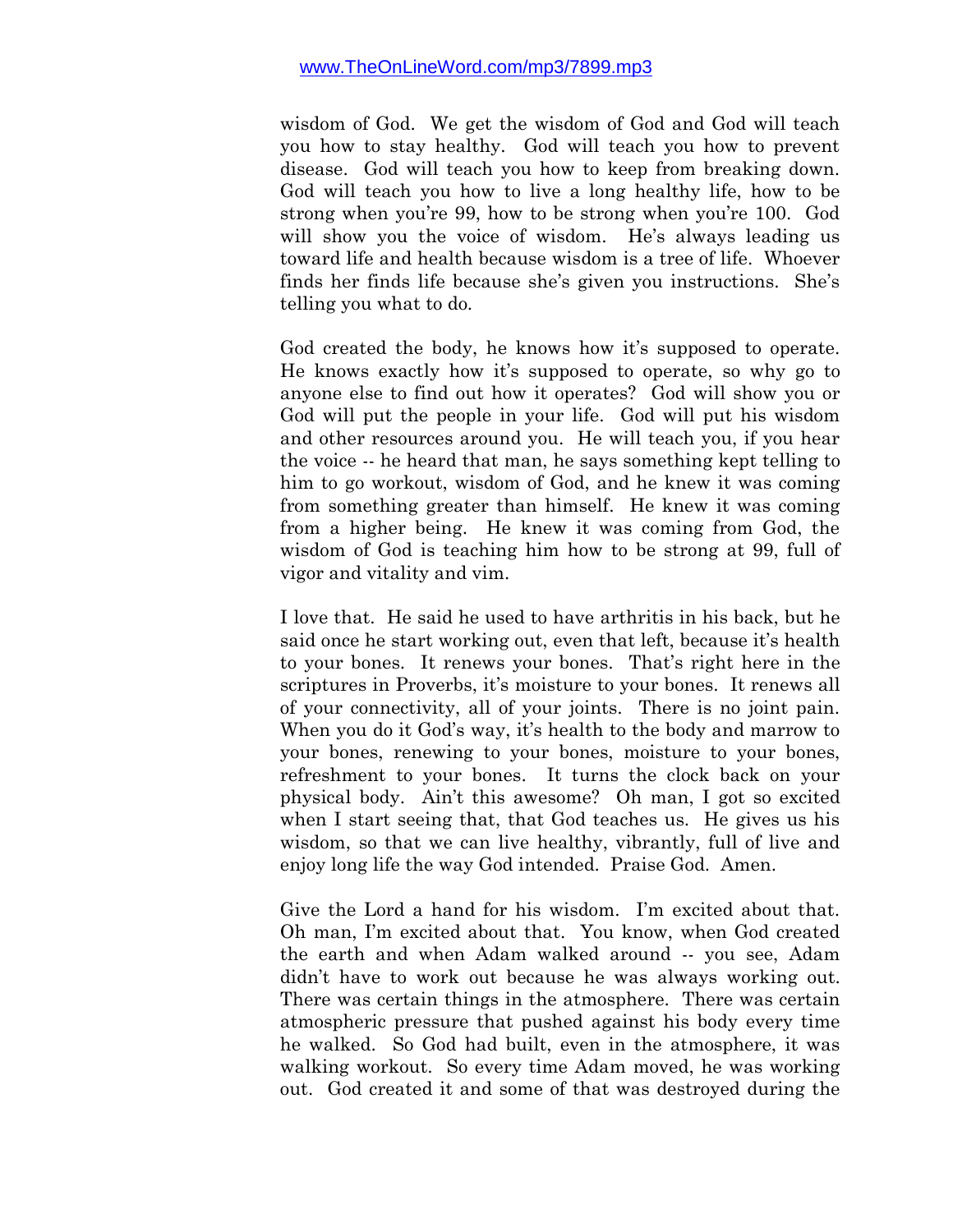destruction of the earth, but in the original creation, everything was built in to keep Adam and Eve healthy and strong and they were never intended to die. And so God knew what he needed for his body and it was all there, so if there's anybody who knows how to take care of our body, it's God and God knows and so we're grateful to get his wisdom. We're grateful his wisdom is being shared, is being revealed to people.

There are some good doctors that get his wisdom. There are some good practitioners that get his wisdom. There's some good books that have his wisdom. There's some good courses and videos that have his wisdom. So God's wisdom is available and is crying out and is saying that, "If you find me, you will find life. If you find me, I'm tree of life. Your days are multiplied. I'll increase the length of your years and your life and health if you will get a hold of the wisdom of God." So I'll be certainly sharing with you every wisdom that I have found concerning life and health and I'll be sharing that.

00:30:00

You know I'm just happy that we all get a chance to improve. We all get a chance to come to God and say, "God, make us better. Help us to be healthy. Show us what to do." And so I have some areas that I want to change and improve in my life and we all do, and so we are able to come to our gracious heavenly Father and to get his help, where life and health is concern. Amen.

Stand to your feet. Those of you who are watching by television or watching, go to Brothers of the Word, you can listen to this series absolutely free of charge. Live Healthier. We love you and appreciate you so much. If you want to make a donation, simply go to iwanttogive.com. Thank you much for joining us today at Brothers of the Word, because brother, you need the word.

Female: You are listening to BrothersoftheWord.com. This was Part 2 of the series titled "Live Healthier" by C. Elijah Bronner. This message is number 7899. That's 7899. To listen to thousands of free messages or to send this message number 7899 to a friend, go to BrothersoftheWord.com.